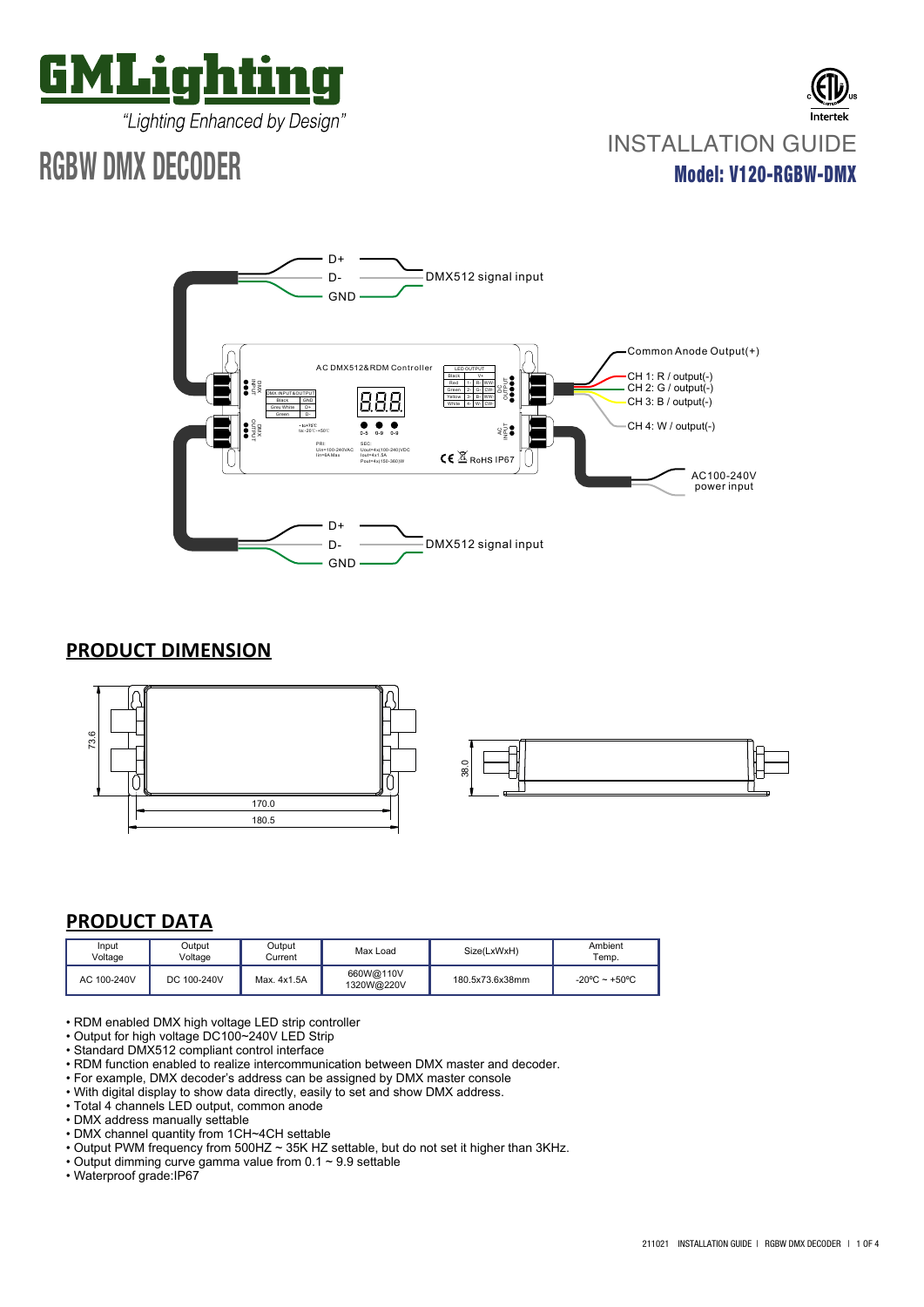## **INSTALLATION**



### **1 TURNING OFF POWER**

**WARNING: Electric Shock Hazard. May result in serious injury or death.** Turn power OFF at circuit breaker prior to installation.

















1) Prepare stripped wires as below



2) Disassemble the connector, feed cable in each component in below order, screw each wire on appropriate terminal, and ensure same LED strip color wiring with corresponding polarity.









### **4 TURN POWER ON AT CIRCUIT BREAKER**

Install Additional Components, Verify Connections and turn main power ON at breaker.



### **SYSTEM WORKING IMPROPERLY?**

Turn power OFF at circuit breaker and verify all connections. Review WIRING and TROUBLESHOOTING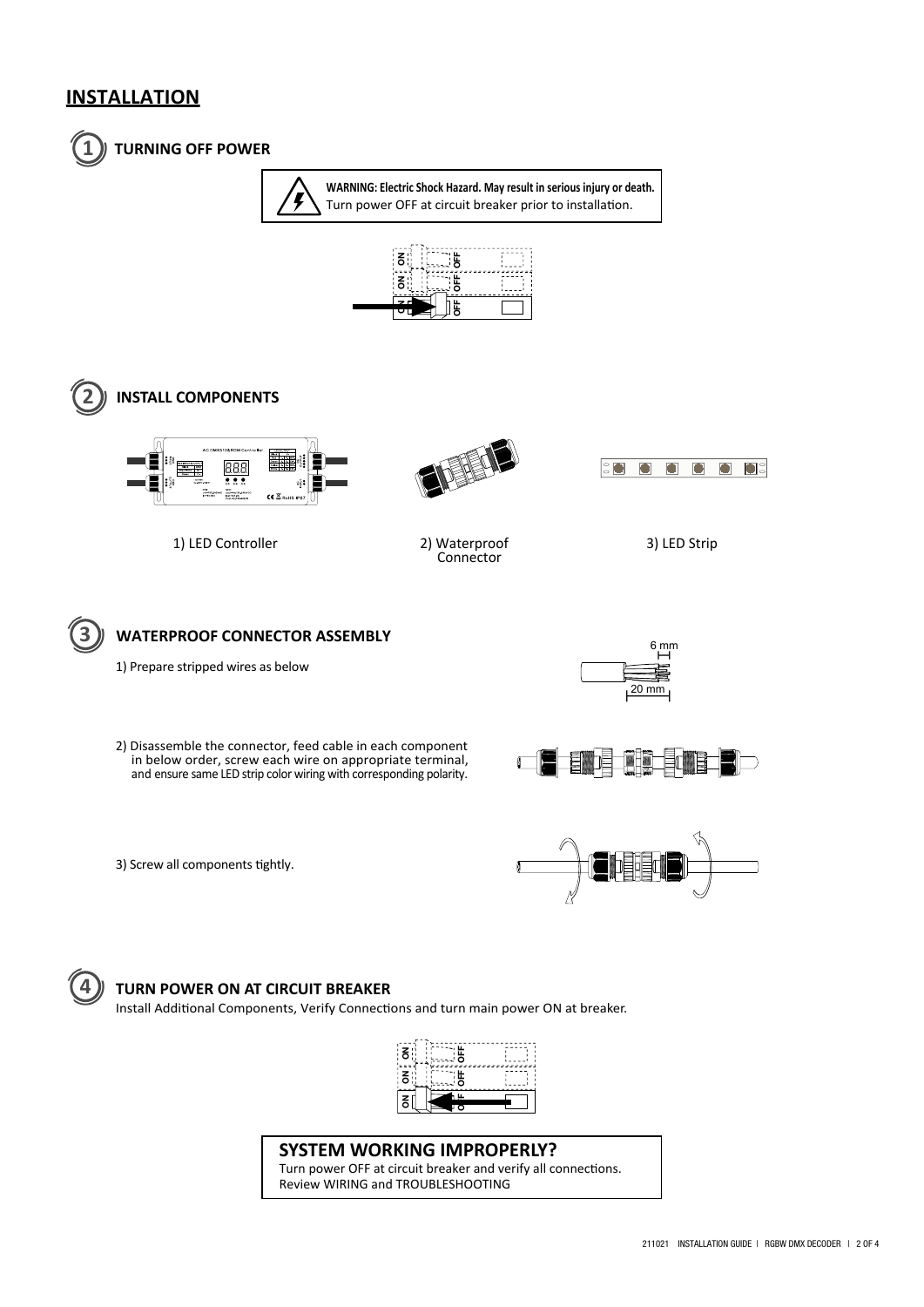# **Operation**

To set desired DMX512 address through buttons, **button A** is to set "hundreds" position, **button B** is to set "tens" position, **button C** is to set "unit" position.



**Set DMX address (Factory default DMX address is 001)** Press and hold down any of the 3 buttons for over 3 seconds, digital display flashes to enter into address setting, then keep short pressing button A to set "hundreds" position, button B to set "tens" position, button C to set "units" position, then press and hold down any button for >3 seconds to confirm the setting.



DMX signal indicator : When DMX signal input is detected, the indicator on the display following after the digit of "hundreds" position of DMX address turns on red  $\prod$  .



### **Choose DMX Channel (Factory default DMX channel is 4CH)**

Press and hold down both buttons B+C simultaneously for over 3 seconds, CH digital display flashes, then keep short pressing button A to choose 1/2/3/4, which means total 1/2/3/4 channels. Press and hold down button A for >3 seconds to confirm the setting. Factory default is 4 DMX channels.

For example the DMX address is already set as 001.

1CH=1 DMX address for all the output channels, which all will be address 001.

2CH=2 DMX addresses , output 1&3 will be address 001, output 2&4 will be address 002

3CH=3 DMX addresses, output 1, 2 will be address 001, 002 respectively, output 3&4 will be address 003 4CH=4 DMX addresses, output 1, 2, 3, 4 will be address 001, 002, 003, 004 respectively



**Choose PWM frequency (Factory default PWM frequency is PF1 1KHz)**<br>Press and hold down both buttons A+B simultaneously for over 3 seconds, digital display will show PF1, PF means output PWM frequency, the digit 1 will flash, which means frequency, then keep short pressing button C to select a frequency from 0-9 and A-J, which stand for following frequencies:

0=500Hz, 1=1KHz, 2=2KHz, ..., 9=9KHz, A=10KHz, B=12KHz, C=14KHz, D=16KHz, E=18KHz, F=20KHz, H=25KHz, J=35KHz.

Then press and hold down button C for >3 seconds to confirm the setting.

Note: DO NOT set the PWM frequency higher than 3KHz to avoid over heat and damage to the device.



### **Choose Dimming Curve Gamma Value (Factory default dimming curve value is g1.0)**

Press and hold down all buttons A+B+C simultaneously for over 3 seconds, digital display flashes g1.0, 1.0 means the dimming curve gamma value, the value is selectable from 0.1-9.9, then keep short pressing button B and button C to select corresponding digits, then press and hold down both buttons B+C for >3 seconds to confirm the setting.